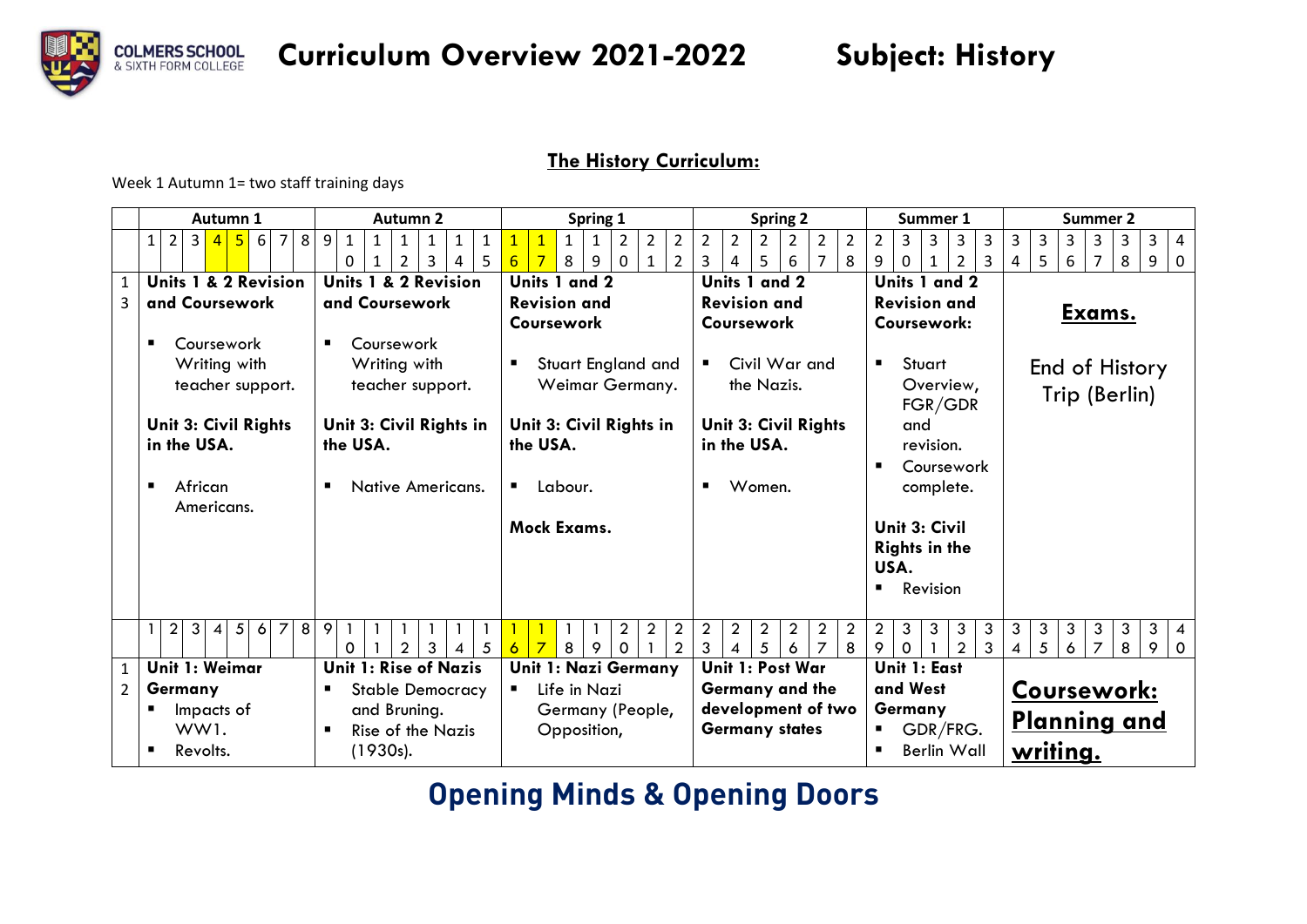

| Golden Years.<br><b>Wall Street</b><br>Crash and the<br>end of Weimar.<br>Rise of the Nazis<br>(1920s).<br>Unit 2: Stuart<br><b>England</b><br>James I<br>(parliament,<br>Economic, Foreign<br>and Religious<br>Policy)<br><b>Unit 3: Coursework</b><br>Europe before<br>WW1              | <b>Back Stage</b><br>٠<br>Intrigue.<br>Consolidation of<br>٠<br>Power.<br><b>Unit 2: Stuart England</b><br><b>Charles</b> I<br>(parliament,<br>Personal Rule, and<br>end of Personal<br>Rule)<br>Outbreak of Civil<br>$\blacksquare$<br>War<br>Civil War<br>٠<br><b>Unit 3: Coursework</b><br>Alliances and<br>$\blacksquare$<br>securing the Seas. | Economics, Social,<br>Control)<br>Unit 2: Stuart England<br><b>Negotiations</b><br>ш<br>Radicalism and<br>Prides Purge<br><b>Trial and Execution</b><br>Cromwell and<br>Ireland<br><b>Unit 3: Coursework</b><br>Military and Empire<br>$\blacksquare$                                                                                     | Impact of WW2<br>$\blacksquare$<br>on Germany.<br>$\blacksquare$<br>Peace<br>Conferences.<br>Post War<br>Division and<br>aftermath.<br><b>Berlin Crisis.</b><br>п<br><b>Unit 2: Stuart</b><br><b>England</b><br>Establishment of<br>$\blacksquare$<br>the<br>Republic/Commo<br>nwealth<br>The protectorate.<br>п<br>Richard<br>$\blacksquare$<br>Cromwell<br>$\blacksquare$<br>Restoration | Unit 2: Stuart<br><b>England</b><br>Overview<br>$\blacksquare$                                                                                                                       |                                                                                                                                              |
|-------------------------------------------------------------------------------------------------------------------------------------------------------------------------------------------------------------------------------------------------------------------------------------------|-----------------------------------------------------------------------------------------------------------------------------------------------------------------------------------------------------------------------------------------------------------------------------------------------------------------------------------------------------|-------------------------------------------------------------------------------------------------------------------------------------------------------------------------------------------------------------------------------------------------------------------------------------------------------------------------------------------|--------------------------------------------------------------------------------------------------------------------------------------------------------------------------------------------------------------------------------------------------------------------------------------------------------------------------------------------------------------------------------------------|--------------------------------------------------------------------------------------------------------------------------------------------------------------------------------------|----------------------------------------------------------------------------------------------------------------------------------------------|
| 8<br>$\overline{2}$<br>3 <sup>1</sup><br>5 <sup>1</sup><br>6<br>$\overline{4}$<br>7 <sup>1</sup><br>$\mathbf{1}$<br>Step up plan: Nazi<br>Germany<br><b>Rise of Nazis</b><br>Consolidation<br>Life in Nazi<br>Germany<br><b>Nazi Persecution</b><br>Medicine through<br>Time 1250-present | $\overline{9}$<br>$\mathbf{1}$<br>$\mathbf{1}$<br>$\mathbf{1}$<br>1<br>$\overline{3}$<br>5<br>$\overline{4}$<br>0<br>$\overline{2}$<br>$\mathbf{1}$<br><b>Medicine through</b><br>time (Western front)<br>Trench warfare<br>(recap)<br>Key battles<br>ш<br>Weapons and<br>injuries<br><b>Evacuation Route</b><br>٠<br><b>RAMC and FANY</b>          | $\mathbf{1}$<br>$\overline{2}$<br>$\overline{2}$<br>$\overline{2}$<br>$\mathbf{1}$<br>$\mathbf{1}$<br>$\mathbf{1}$<br>6<br>8<br>9<br>$\overline{2}$<br>7<br>$\mathbf 0$<br>1<br>Anglo-Saxon and<br><b>Norman England</b><br>1060-66 (unit 2)<br>Securing the Throne<br>(Castles).<br>Resistance to<br>Norman rule.<br>Earls Revolt.<br>п. | $\overline{2}$<br>$\overline{2}$<br>$\overline{2}$<br>$\overline{2}$<br>$\overline{2}$<br>$\overline{2}$<br>5 <sup>1</sup><br>$\overline{3}$<br>8<br>6<br>$\overline{7}$<br>$\overline{4}$<br><b>Revision Germany</b><br>and Medicine and<br>Anglo-<br>Saxons/Normans.                                                                                                                     | $\overline{2}$<br>3<br>3<br>3<br>3<br>9<br>$\mathbf{1}$<br>$\overline{2}$<br>3<br>0<br><b>Revision</b><br><b>Germany and</b><br><b>Medicine and</b><br>Anglo-<br>Saxons/Norma<br>ns. | $\mathbf{3}$<br>3<br>3<br>3<br>3<br>3<br>4<br>5 <sub>1</sub><br>$\overline{7}$<br>8<br>6<br>9<br>$\mathbf 0$<br>4<br><b>Final Exams</b><br>Х |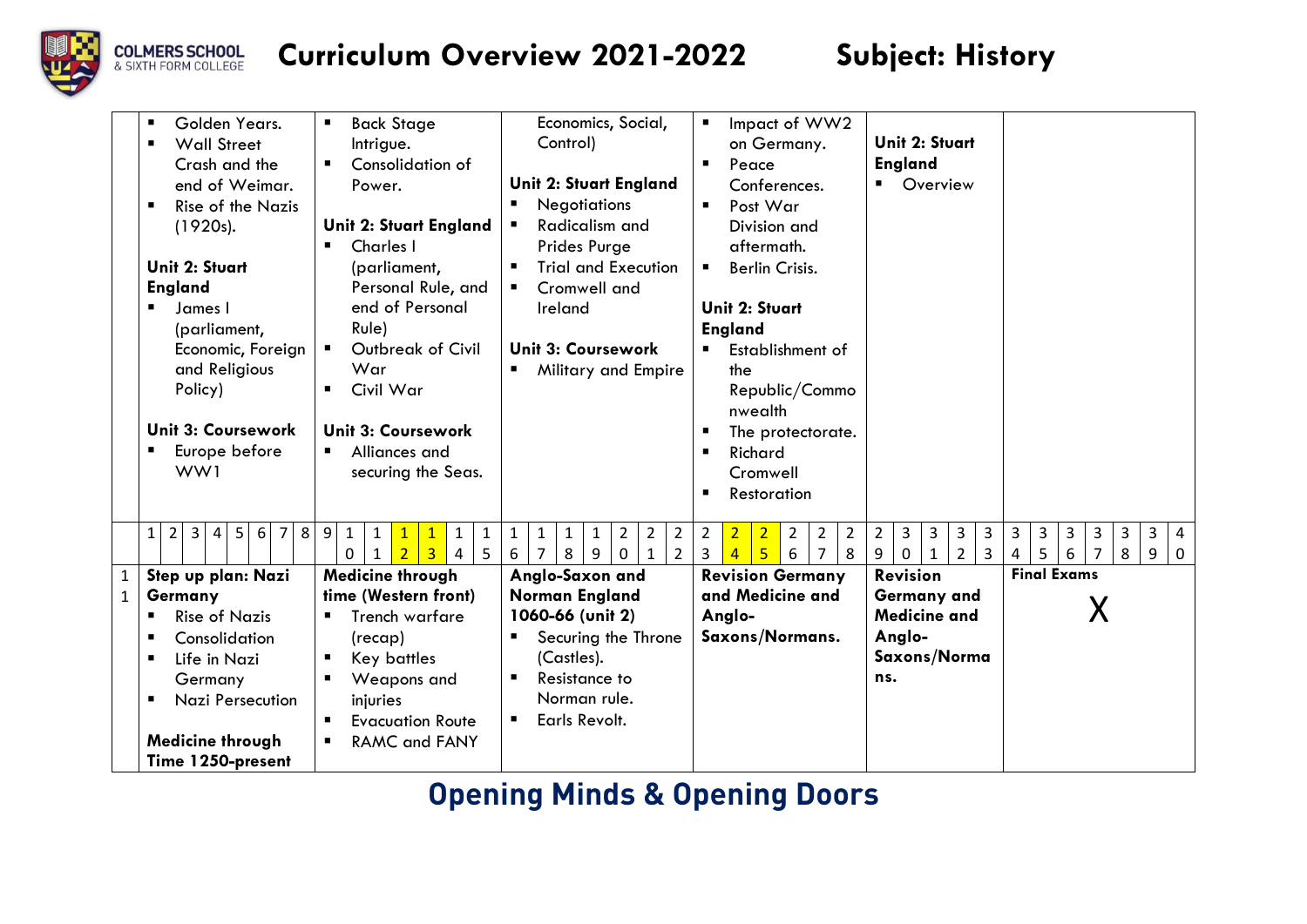

|              | Modern<br>٠<br>(Introduction)<br>Modern (ideas -<br>٠<br>living and DNA)<br>Modern<br>٠<br>(Penicillin)<br>٠<br>Modern (NHS,<br>treatment, and<br>diagnosis) | Impact of war on<br>$\blacksquare$<br>medical care and<br>surgery.<br>Anglo-Saxon and<br><b>Norman England</b><br>1060-66 (unit 1)<br>Anglo-Saxon<br>п<br>Society.<br>House of Godwin.<br>п<br>Disputed<br>п<br>succession and<br>rivals for the<br>throne.<br>Coronation of<br>п<br>Harold.<br><b>Battles of Fulford</b><br>$\blacksquare$<br>Gate, Stamford<br>Bridge and<br>Hastings. | Anglo-Saxon and<br>Norman England<br>1060-66 (unit 3)<br>Norman Life<br>п<br>(Feudal System,<br>Domesday Book,<br>Church, Social,<br>Economics and<br>Aristocracy)<br>William's<br>$\blacksquare$<br>Succession<br>(disputed<br>succession) |                                                                                                                                                             |                                                                                     |                                                                                                                                               |
|--------------|--------------------------------------------------------------------------------------------------------------------------------------------------------------|------------------------------------------------------------------------------------------------------------------------------------------------------------------------------------------------------------------------------------------------------------------------------------------------------------------------------------------------------------------------------------------|---------------------------------------------------------------------------------------------------------------------------------------------------------------------------------------------------------------------------------------------|-------------------------------------------------------------------------------------------------------------------------------------------------------------|-------------------------------------------------------------------------------------|-----------------------------------------------------------------------------------------------------------------------------------------------|
|              | $\overline{3}$<br>$\overline{4}$<br>5<br>6 <br>8<br>$\overline{7}$<br>$\mathbf{1}$<br>$\overline{2}$                                                         | <b>Mock Exams</b><br>9<br>$\mathbf{1}$<br>$\mathbf{1}$<br>$\mathbf{1}$<br>$\mathbf{1}$<br>$\overline{3}$<br>$\Omega$<br>$\overline{2}$<br>5<br>$\mathbf{1}$<br>4                                                                                                                                                                                                                         | $\overline{2}$<br>$\overline{2}$<br>$\overline{2}$<br>$\mathbf{1}$<br>$\mathbf{1}$<br>$\mathbf{1}$<br>$\mathbf{1}$<br>8<br>9<br>$\overline{2}$<br>6<br>$\mathbf 0$<br>7<br>$\mathbf{1}$                                                     | $\overline{2}$<br>$2^{\circ}$<br>$\overline{2}$<br>$\overline{2}$<br>$\overline{2}$<br>$\overline{2}$<br>5<br>$\mathbf{3}$<br>$\overline{7}$<br>8<br>4<br>6 | $\overline{2}$<br>3<br>3<br>3<br>3<br>9<br>0<br>$\overline{2}$<br>3<br>$\mathbf{1}$ | 3<br>3<br>3<br>$\overline{3}$<br>$\mathbf{3}$<br>3<br>$\overline{4}$<br>$6 \overline{6}$<br>5<br>8<br>4<br>$\overline{7}$<br>9<br>$\mathbf 0$ |
| $\mathbf{1}$ | Medicine through                                                                                                                                             | Medicine through                                                                                                                                                                                                                                                                                                                                                                         | Medicine through time                                                                                                                                                                                                                       | Germany 1918-                                                                                                                                               | Germany                                                                             | Anglo-Saxon and                                                                                                                               |
| $\Omega$     | time 1250-present                                                                                                                                            | Time 1250-present                                                                                                                                                                                                                                                                                                                                                                        | (Western front)                                                                                                                                                                                                                             | 1939 (Weimar)                                                                                                                                               | 1918-1939                                                                           | Norman England                                                                                                                                |
|              | Introduction<br>п                                                                                                                                            | Early Modern<br>п                                                                                                                                                                                                                                                                                                                                                                        | Trench warfare<br>п                                                                                                                                                                                                                         | The Golden                                                                                                                                                  | (Consolidation                                                                      | 1060-66 (unit 1)                                                                                                                              |
|              | (Hippocrates and                                                                                                                                             | Individuals:                                                                                                                                                                                                                                                                                                                                                                             | (recap)                                                                                                                                                                                                                                     | Years (Financial)                                                                                                                                           | and Nazi                                                                            | Anglo-Saxon<br>п                                                                                                                              |
|              | Galen)                                                                                                                                                       | Chadwick and                                                                                                                                                                                                                                                                                                                                                                             | Key battles<br>п                                                                                                                                                                                                                            | The Golden<br>п                                                                                                                                             | Germany)                                                                            | Society.                                                                                                                                      |
|              | Medieval<br>٠                                                                                                                                                | Snow                                                                                                                                                                                                                                                                                                                                                                                     | Weapons and                                                                                                                                                                                                                                 | Years (Foreign                                                                                                                                              | Consolidatio                                                                        | House of Godwin.<br>$\blacksquare$                                                                                                            |
|              | Medicine                                                                                                                                                     | Nightingale<br>п                                                                                                                                                                                                                                                                                                                                                                         | injuries                                                                                                                                                                                                                                    | Policy)                                                                                                                                                     | n of power                                                                          |                                                                                                                                               |
|              | (Introduction,                                                                                                                                               |                                                                                                                                                                                                                                                                                                                                                                                          |                                                                                                                                                                                                                                             |                                                                                                                                                             | (events,                                                                            |                                                                                                                                               |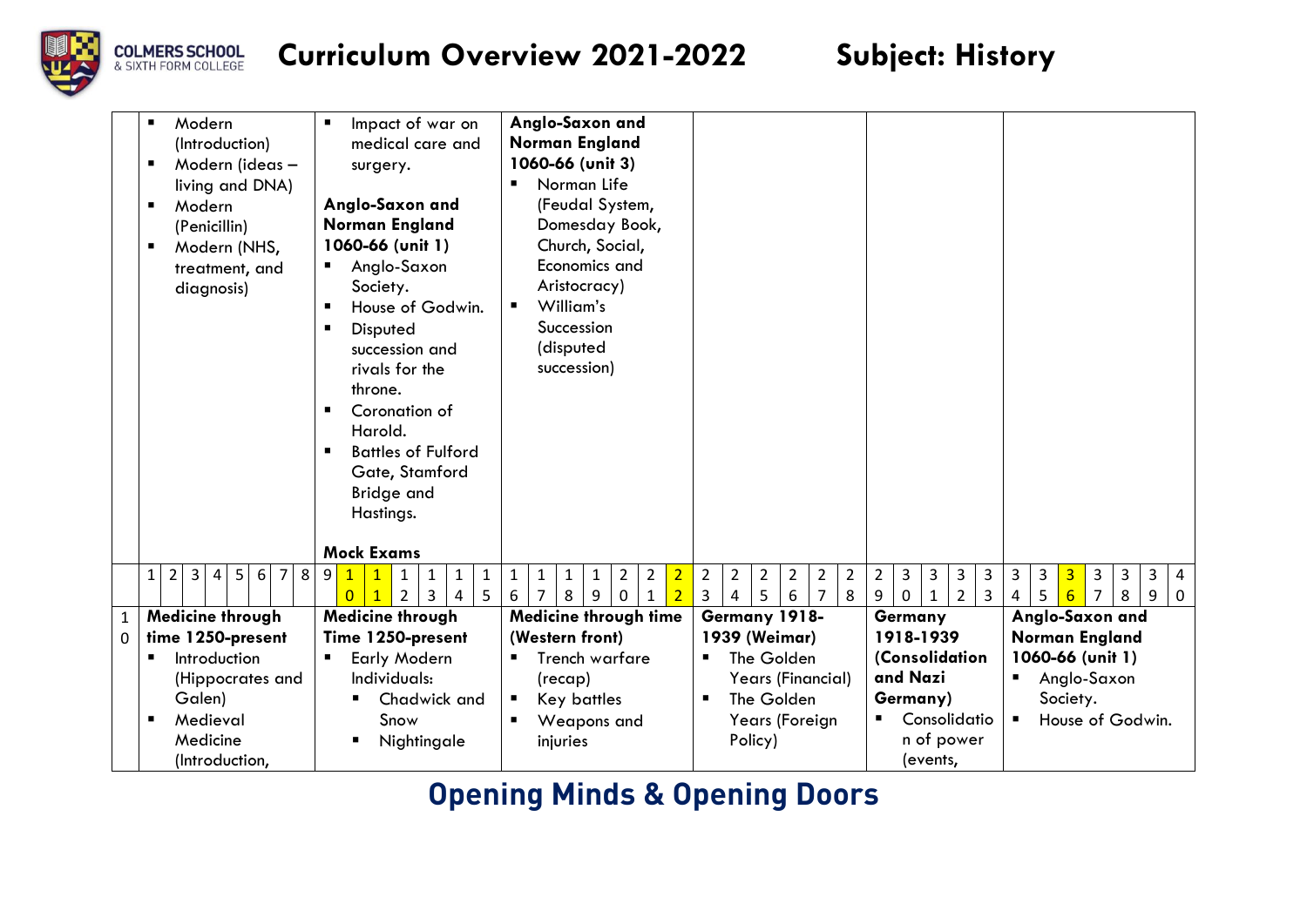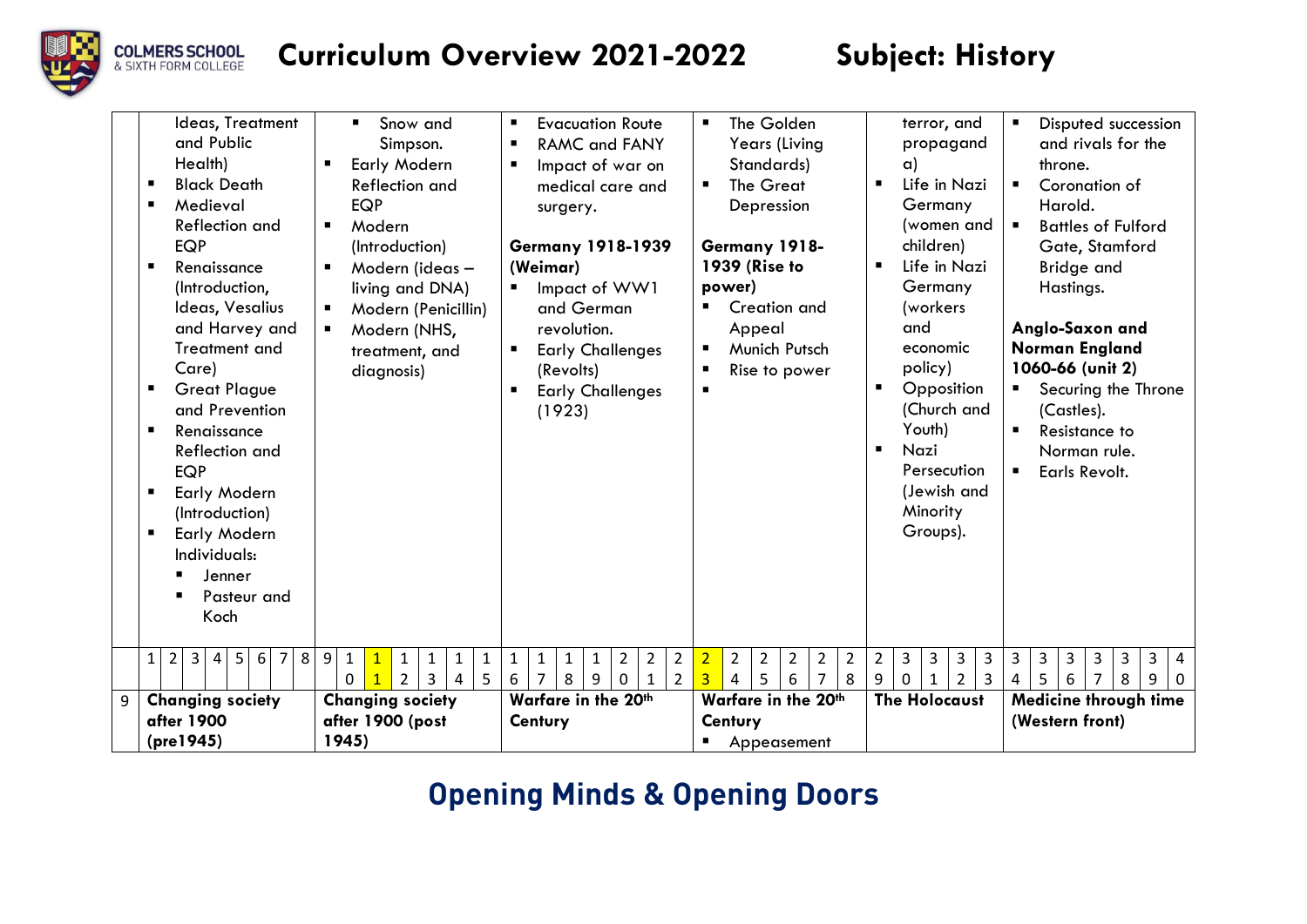

|   | Overview of the<br>п.<br>20 <sup>th</sup> century<br><b>The Titanic</b><br>Suffragettes and<br>Suffragists<br>Russian<br>٠<br>Revolution<br>Prohibition and<br>AL Capone | Windrush and<br>٠<br><b>Race Relations</b><br>after 1945<br>(including Bristol<br><b>Bus Boycotts)</b><br>Civil Rights in the<br>п<br>US (March on<br>Washington)<br><b>Collapse of British</b><br>п<br>Empire<br>NHS and Welfare<br>п<br>State<br><b>Fall of Berlin Wall</b><br>$\blacksquare$<br>War on Terror<br>п<br><b>European Union</b><br>ш<br>(link to Brexit)<br>Stonewall<br>п<br>(LGBTQ+ rights)<br>Moon Landings<br>п<br>Amelia Earhart<br>ш<br><b>ASSESSMENT</b> | Assassination of<br>$\blacksquare$<br>Franz Ferdinand.<br>Causes of WW1<br>п.<br>Recruitment and<br>Propaganda<br>Conscientious<br>$\blacksquare$<br>objectors<br><b>Trench Warfare</b><br>The Somme<br>٠<br><b>Empire Soldiers</b><br>Women on the<br>Homefront<br>Local Study:<br>$\blacksquare$<br>Cadbury Women | Churchill<br>$\blacksquare$<br><b>Dunkirk</b><br>п<br><b>Battle of Britain</b><br>п<br>Local Study:<br>п<br><b>Birmingham Blitz</b><br>Homefront/Evac<br>uation<br>Noor Inayat<br>п<br>Khan<br>Alan Turing<br>п<br>D-day<br>п<br>Atomic Bomb<br>п<br><b>ASSESSMENT</b> | $\blacksquare$<br>Anti-<br>Semitism in<br>Europe<br>Holocaust<br>$\blacksquare$<br>definition<br>Holocaust<br>п<br>personal<br>accounts.<br>Anne Frank.<br>п<br>Warsaw<br>п<br>Uprising | Trench warfare<br>$\blacksquare$<br>(recap)<br>Key battles<br>п<br>Weapons and<br>injuries<br><b>Evacuation Route</b><br>٠<br><b>RAMC and FANY</b><br>п<br>Impact of war on<br>л.<br>medical care and<br>surgery. |  |
|---|--------------------------------------------------------------------------------------------------------------------------------------------------------------------------|--------------------------------------------------------------------------------------------------------------------------------------------------------------------------------------------------------------------------------------------------------------------------------------------------------------------------------------------------------------------------------------------------------------------------------------------------------------------------------|---------------------------------------------------------------------------------------------------------------------------------------------------------------------------------------------------------------------------------------------------------------------------------------------------------------------|------------------------------------------------------------------------------------------------------------------------------------------------------------------------------------------------------------------------------------------------------------------------|-----------------------------------------------------------------------------------------------------------------------------------------------------------------------------------------|-------------------------------------------------------------------------------------------------------------------------------------------------------------------------------------------------------------------|--|
|   | $\overline{2}$<br>$\mathbf{3}$<br>5 <sup>1</sup><br>8<br>6<br>$\overline{7}$<br>4<br>1                                                                                   | 9<br>$\mathbf{1}$<br>$\mathbf{1}$<br>$\mathbf{1}$<br>1<br>3<br>5<br>2<br>0<br>4<br>1                                                                                                                                                                                                                                                                                                                                                                                           | $\overline{2}$<br>$\overline{2}$<br>$\overline{2}$<br>$\mathbf{1}$<br>$\mathbf{1}$<br>1<br>$\mathbf{1}$<br>$\overline{9}$<br>7<br>8<br>$\overline{2}$<br>6<br>$\mathbf{0}$<br>$\mathbf{1}$                                                                                                                          | $\overline{2}$<br>$\overline{2}$<br>$\overline{2}$<br>$\overline{2}$<br>$\overline{2}$<br>$\overline{2}$<br>5<br>3<br>6<br>$\overline{7}$<br>8<br>4                                                                                                                    | 3<br>3<br>$\overline{2}$<br>3<br>3<br>$\overline{2}$<br>$\overline{3}$<br>9<br>0<br>$\mathbf{1}$                                                                                        | $\overline{3}$<br>3<br>3<br>3<br>3<br>3<br>4<br>5<br>$\overline{4}$<br>8<br>6<br>9<br>7<br>$\Omega$                                                                                                               |  |
| 8 | <b>Industrial</b>                                                                                                                                                        | <b>Industrial Revolution</b>                                                                                                                                                                                                                                                                                                                                                                                                                                                   | The creation of the                                                                                                                                                                                                                                                                                                 | <b>The Transatlantic</b>                                                                                                                                                                                                                                               | <b>Britain's</b>                                                                                                                                                                        | <b>Ireland and Britain</b>                                                                                                                                                                                        |  |
|   | <b>Revolution in Britain</b>                                                                                                                                             | in Britain                                                                                                                                                                                                                                                                                                                                                                                                                                                                     | <b>British Empire</b>                                                                                                                                                                                                                                                                                               | <b>Slave Trade</b>                                                                                                                                                                                                                                                     | involvement in                                                                                                                                                                          | Partition and<br>٠.                                                                                                                                                                                               |  |
|   | Causes of the IR<br>٠                                                                                                                                                    | (Georgian and                                                                                                                                                                                                                                                                                                                                                                                                                                                                  | Reasons for the                                                                                                                                                                                                                                                                                                     | <b>British</b><br>п                                                                                                                                                                                                                                                    | the Slave Trade                                                                                                                                                                         | Impact                                                                                                                                                                                                            |  |
|   | (reference made                                                                                                                                                          | <b>Victorian Society)</b>                                                                                                                                                                                                                                                                                                                                                                                                                                                      | Empire (Links to IR)                                                                                                                                                                                                                                                                                                | involvement in                                                                                                                                                                                                                                                         | Liverpool<br>п                                                                                                                                                                          | Conquest of Ireland<br>ш                                                                                                                                                                                          |  |
|   | to Empire and                                                                                                                                                            | Crime, policing,<br>$\blacksquare$                                                                                                                                                                                                                                                                                                                                                                                                                                             | Case study: India                                                                                                                                                                                                                                                                                                   | the transatiantic                                                                                                                                                                                                                                                      | and Slavery                                                                                                                                                                             | <b>Irish Famine</b><br>$\blacksquare$                                                                                                                                                                             |  |
|   | Slavery)                                                                                                                                                                 | and Punishment                                                                                                                                                                                                                                                                                                                                                                                                                                                                 | and the British Raj.                                                                                                                                                                                                                                                                                                | slave trade.                                                                                                                                                                                                                                                           | Birmingham                                                                                                                                                                              | Plantations                                                                                                                                                                                                       |  |
|   |                                                                                                                                                                          | (including Peaky                                                                                                                                                                                                                                                                                                                                                                                                                                                               |                                                                                                                                                                                                                                                                                                                     | <b>Trade Triangle</b><br>п                                                                                                                                                                                                                                             | and Slavery                                                                                                                                                                             |                                                                                                                                                                                                                   |  |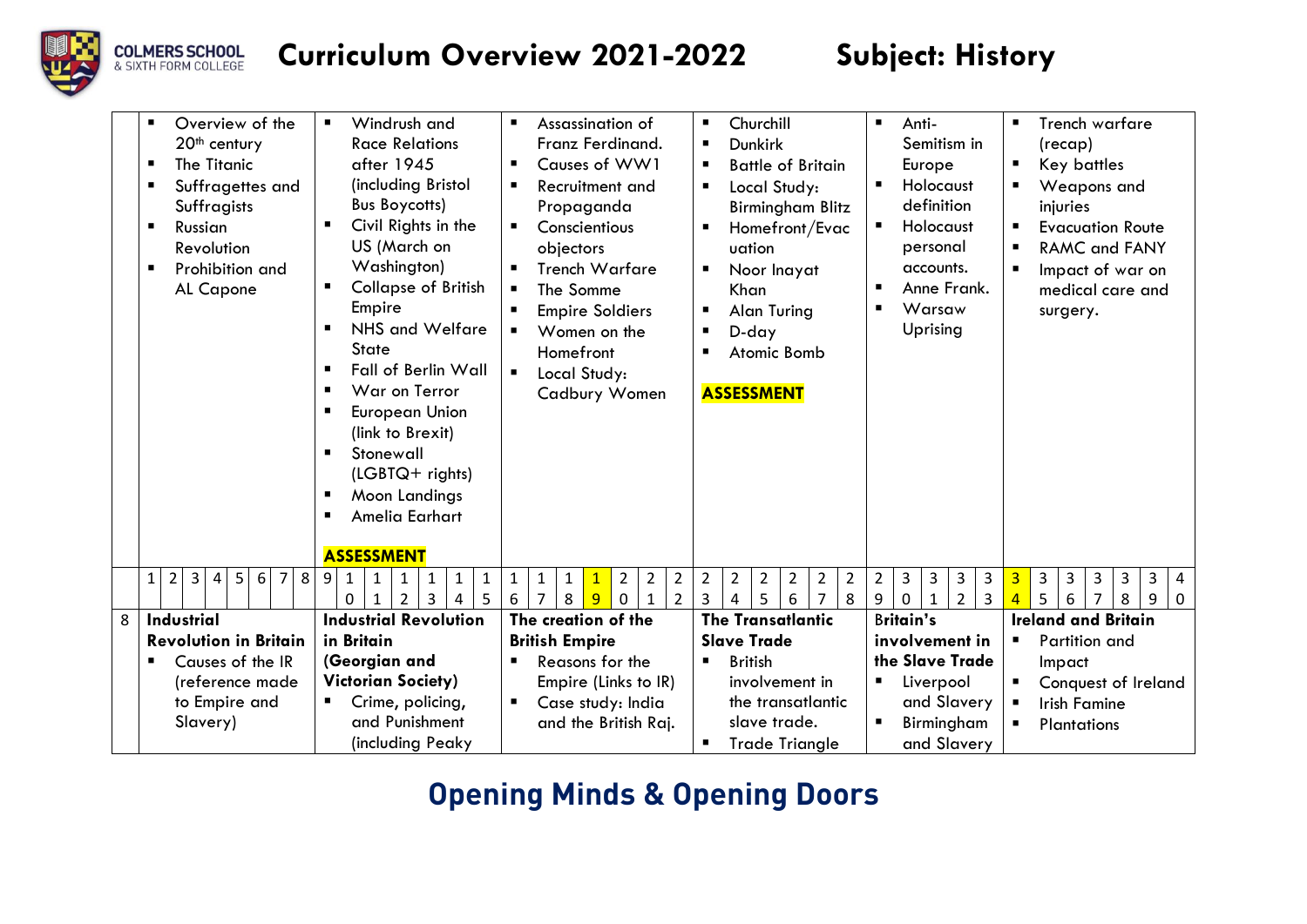

| <b>Blinders and Jack</b><br>Local Study:<br>the Ripper)<br>Boulton/Watt,<br><b>Back to Backs,</b><br><b>Black Britons and</b><br>٠<br>and Cadbury<br>portrayal in<br>Attitudes to work,<br>contemporary<br>ш<br>art/period<br>poverty, and<br>Children<br>dramas.<br>The Opium Wars<br>(Workhouses,<br>٠<br>Barnardo, and<br>Factories)<br><b>Public Health and</b><br>٠<br>Reform<br>(Pasteur/Koch,<br>Snow and<br>Chadwick and<br>Nightingale/Seac<br>ole) | Case Study:<br>$\blacksquare$<br>Australia and the<br>Empire<br>Case Study: Britain<br>and the Americas.<br>Scramble for Africa<br>The Zulu<br>Wars/Rorke's Drift<br><b>ASSESSMENT</b> | Middle Passage<br>п<br>Auctions<br>п<br>Plantations<br>$\blacksquare$<br>Underground<br>п<br>Railway<br><b>Slave Rebellions</b> | Abolition<br>п                                                                             | <b>Revolution and</b><br>Independence<br><b>Partition and Civil</b><br>$\blacksquare$<br>Rights<br>The Troubles and<br>$\blacksquare$<br>Legacy of Troubles<br><b>ASSESSMENT</b> |  |
|--------------------------------------------------------------------------------------------------------------------------------------------------------------------------------------------------------------------------------------------------------------------------------------------------------------------------------------------------------------------------------------------------------------------------------------------------------------|----------------------------------------------------------------------------------------------------------------------------------------------------------------------------------------|---------------------------------------------------------------------------------------------------------------------------------|--------------------------------------------------------------------------------------------|----------------------------------------------------------------------------------------------------------------------------------------------------------------------------------|--|
| 5 <sup>1</sup><br>3 <sup>1</sup><br>$\overline{7}$<br>8<br>9<br>$\overline{2}$<br>$\overline{4}$<br>6<br>$\mathbf{1}$<br>1<br>$\mathbf{1}$<br>1<br>1<br>1<br>1<br>5<br>$\overline{2}$<br>3<br>$\Omega$<br>1<br>4                                                                                                                                                                                                                                             | $\overline{2}$<br>$\overline{2}$<br>1<br>1<br>$\mathbf{1}$<br>2<br>$\mathbf{1}$<br>8<br>9<br>6<br>7<br>$\Omega$<br>$\mathbf{1}$<br>2                                                   | $\overline{2}$<br>$\overline{2}$<br>2<br>2<br>$\overline{2}$<br>2<br>3<br>5<br>6<br>$\overline{7}$<br>8<br>4                    | $\overline{2}$<br>3<br>3<br>3<br>3<br>9<br>$\overline{2}$<br>3<br>$\Omega$<br>$\mathbf{1}$ | 3<br>3<br>3<br>3<br>3<br>3<br>4<br>5.<br>6<br>$\overline{7}$<br>8<br>9<br>4<br>$\Omega$                                                                                          |  |
| <b>The Ancient Empires:</b><br>Introduction<br>to                                                                                                                                                                                                                                                                                                                                                                                                            | <b>The Medieval Period</b>                                                                                                                                                             | <b>The Medieval</b>                                                                                                             | <b>Change and</b>                                                                          | <b>Change and</b>                                                                                                                                                                |  |
| <b>Greek and Roman</b><br><b>History</b>                                                                                                                                                                                                                                                                                                                                                                                                                     | Society, change and                                                                                                                                                                    | <b>Period</b>                                                                                                                   | development                                                                                | development in the                                                                                                                                                               |  |
| Greek<br>Concepts,<br>٠<br>п                                                                                                                                                                                                                                                                                                                                                                                                                                 | controversy in the 12 <sup>th</sup>                                                                                                                                                    | Society, change and                                                                                                             | in the                                                                                     | Renaissance.                                                                                                                                                                     |  |
| terminology, and<br>Government                                                                                                                                                                                                                                                                                                                                                                                                                               | and 13 <sup>th</sup> Century:                                                                                                                                                          | the wider world in                                                                                                              | Renaissance.                                                                               | Tudor/Stuart society                                                                                                                                                             |  |
| skills.<br>(Democracy)                                                                                                                                                                                                                                                                                                                                                                                                                                       | Anglo-Saxons                                                                                                                                                                           | the 14 <sup>th</sup> and 15 <sup>th</sup>                                                                                       | European                                                                                   | and change $\rightarrow$                                                                                                                                                         |  |
| Change and<br>٠                                                                                                                                                                                                                                                                                                                                                                                                                                              | and Norman                                                                                                                                                                             | Century:                                                                                                                        | Exploration                                                                                | <b>Reformation</b><br>$\blacksquare$                                                                                                                                             |  |
| <b>The</b><br>Ancient<br>Continuity in the                                                                                                                                                                                                                                                                                                                                                                                                                   | Invasion,                                                                                                                                                                              | Crusades<br>٠                                                                                                                   | (Columbus)                                                                                 | <b>Black Tudors</b><br>٠                                                                                                                                                         |  |
| Egyptian<br><b>Empires:</b><br><b>Roman Empire</b>                                                                                                                                                                                                                                                                                                                                                                                                           | Anarchy                                                                                                                                                                                | Role of religion<br>п                                                                                                           | Tudor<br>П                                                                                 | Witchcraft.                                                                                                                                                                      |  |
| and Greek<br>(compare to                                                                                                                                                                                                                                                                                                                                                                                                                                     | Magna Carta                                                                                                                                                                            | <b>Black Death</b><br>п                                                                                                         | Monarchs                                                                                   | Civil War<br>п.                                                                                                                                                                  |  |
| Key features of<br>Greek and<br>٠                                                                                                                                                                                                                                                                                                                                                                                                                            | Henry II and                                                                                                                                                                           | <b>Peasants Revolt</b><br>п                                                                                                     | and Female                                                                                 | Cromwell and the<br>п.                                                                                                                                                           |  |
| <b>Egyptian Society</b><br>Egyptian)                                                                                                                                                                                                                                                                                                                                                                                                                         | <b>Beckett</b>                                                                                                                                                                         | Joan of Arc<br>п                                                                                                                | Rule.                                                                                      | Protectorate                                                                                                                                                                     |  |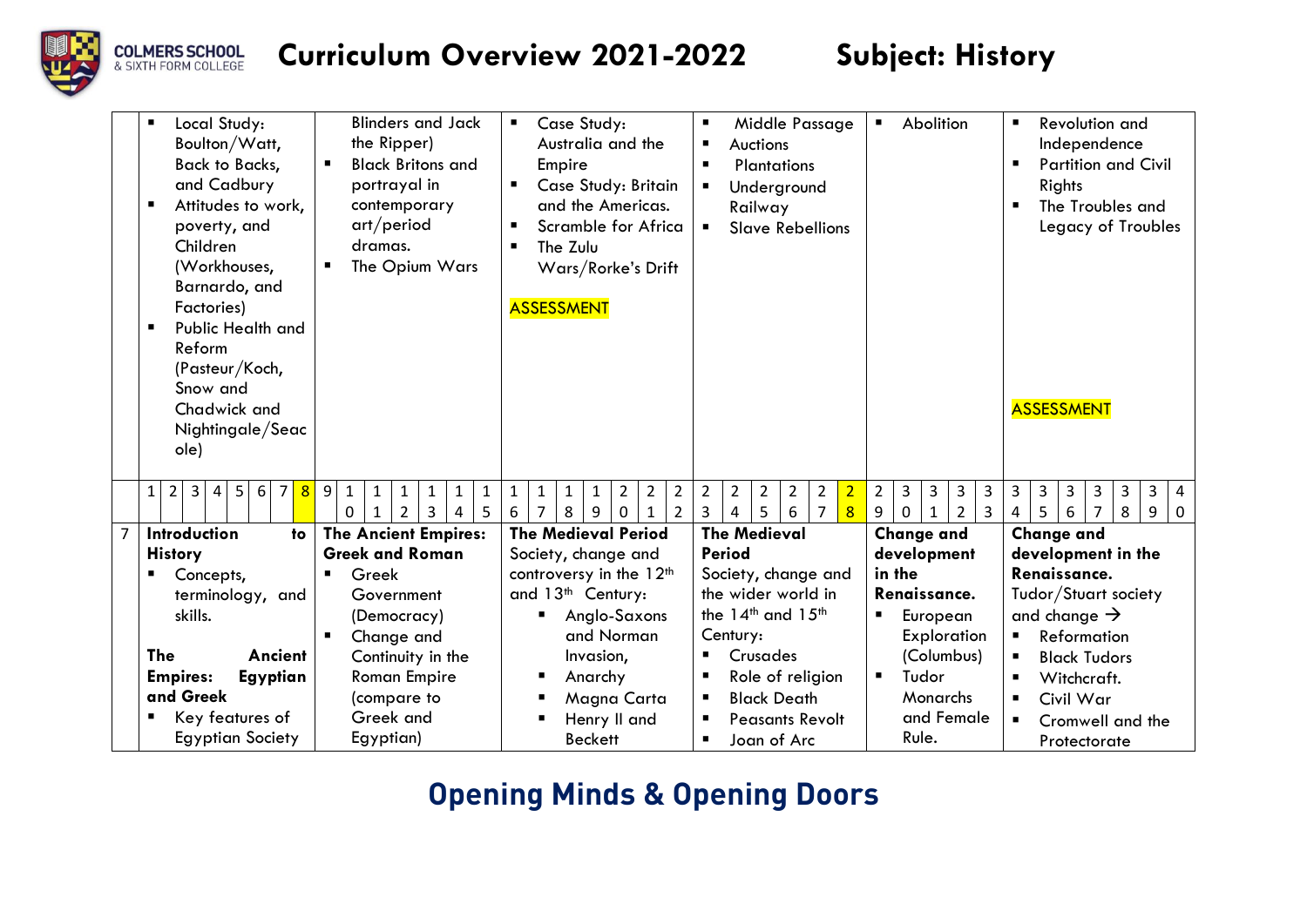

| Egyptian<br>п<br>religious beliefs<br>and attitudes to<br>life and death.<br>Invention and<br>п<br>development in<br>Greek society.<br>Greek attitude to<br>л<br>society (religion<br>and sexuality)<br><b>ASSESSMENT</b> | Rome and its<br><b>Empire (Britain</b><br>and Egypt)<br>Legacy of the<br>Ancient World. | Elanor of<br>Aquitaine | Mali Empire and<br>Mansu Misa<br>Local Study:<br>Birmingham and<br>the Bullring.<br><b>ASSESSMENT</b> | Restoration.<br>п<br>Great Plague.<br>Fire of London. |  |
|---------------------------------------------------------------------------------------------------------------------------------------------------------------------------------------------------------------------------|-----------------------------------------------------------------------------------------|------------------------|-------------------------------------------------------------------------------------------------------|-------------------------------------------------------|--|
|---------------------------------------------------------------------------------------------------------------------------------------------------------------------------------------------------------------------------|-----------------------------------------------------------------------------------------|------------------------|-------------------------------------------------------------------------------------------------------|-------------------------------------------------------|--|

### **History Enquiry Questions:**

### **Year 7:**

Topic 1: Ancient World: What was life like in the Ancient world?

Topic 2: Medieval Britain: What problems were faced by Medieval monarchs? and Why was religion so important in the Middle Ages?

Topic 3: Renaissance England: How did the Renaissance lead to change across England?

**Year 8:**

Topic 1: The Industrial Revolution: How did the Industrial Revolution impact society?

Topic 2: Empire and the Slave Trade: What was the impact/legacy of the British Empire? How should we remember the Transatlantic Slave Trade?

Topic 3: Ireland: Why is there conflict in Northern Ireland?

### **Year 9:**

Topic 1: Edwardian Britain and WW1: How did attitudes change in Edwardian society? Why was WW1 the beginning of Modern warfare? Topic 2: Germany (1919-39): Was Germany destined to be Nazi?

Topic 3: WW2: What was the impact of World War 2? How should we remember the Holocaust?